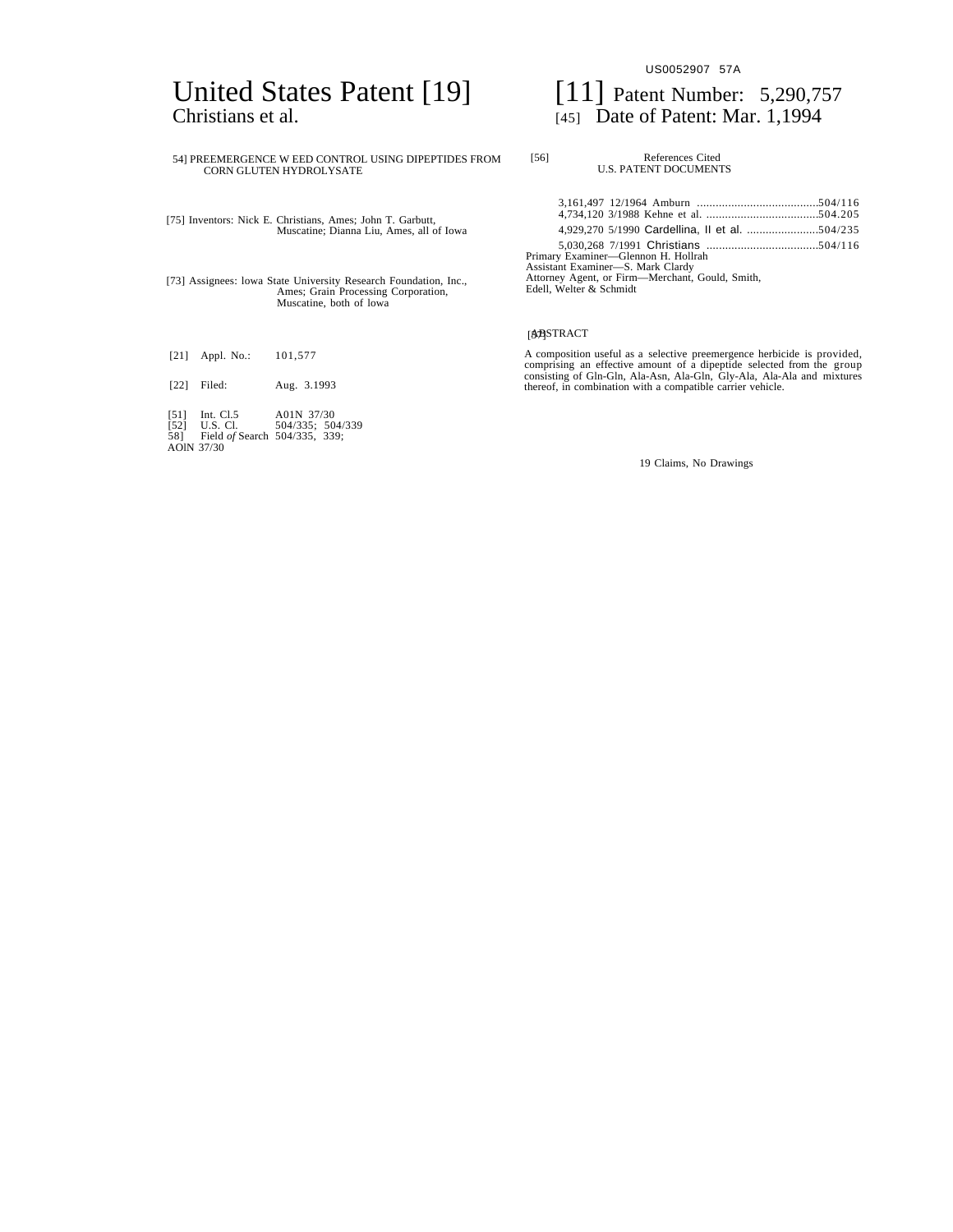#### PREEMERGENCE WEED CONTROL USING DIPEPTIDES FROM CORN GLUTEN **HYDROLYSATE**

#### BACKGROUND OF THE INVENTION

Herbicides have been widely employed to destroy unwanted plants or weeds to prevent their growth on bare ground or in established crops and to promote the growth of desirable plants such as grains fruits and vegetables. In fact millions of pounds of herbicide are applied directly to the soil on an annual basis. In general herbicides consist of two types non-selective and selective. Non-selective herbicides kill all plant life on the plot of soil on which they are applied. Selective herbicides on the other hand kill or inhibit the establishment of certain types of plant life such as weeds while leaving the desirable surrounding crops on which they are applied relative undamaged. Examples of selective herbicides include phenolics carbamates and dinitroanilines.

One way to selectively eliminate unwanted plants without injuring surrounding plant life is to inhibit germination or establishment of the seeds of the unwanted plants. In order to accomplish this, a herbicide must be applied before the unwanted plants emerge from the soil either to a bare plot of soil into which established plants will be transplanted or to a plot of soil comprising an established stand of desirable plants but relatively few weeds. Such herbicides are often referred to as preemergence herbicides.

While various types of herbicides exist, most of them are based on synthetic chemical toxins. As a result of their toxic nature they are undesirable for many applications. This is particularly a problem when these materials come in contact with the public as is the case in turfgrass areas and in the production of food crops consumed by humans. While synthetic chemical herbicides may effectively destroy unwanted plant life they may contaminate the soil and the crops themselves. They may also contaminate are ground water as a result of run off or erosion.<br>The disadvantages of syn

visible as a result of heightened public awareness and concern for environmental protection and consumer safety. This in turn has led to the search for non-toxic natural herbicides which can provide a greater margin of safety for the public and for the environment. In the area of herbicides or insecticides however few effective materials derived from naturally occurring sources are known. *Bacillus thurigiensis* (Bt toxins) *Bacillus popilliae, Serratia eritomophila. Puccinia chondrillina,* and *Sclerotinia sclerotiotum* represent some examples of natural herbicides and insecticides that currently exist.

Corn gluten meal is capable of inhibiting root growth of germinating plants while no damage is observed to plants that have formed a mature root system. Christians (U.S. Pat. No. 5,030,268) discloses that this material is useful as a natural preemergence herbicide for various plant production systems including turfgrass areas where it acts to inhibit the establishment of annual weeds such as crabgrass *(Digitaria spp.).*

Corn gluten meal however is essentially water insoluble. This characteristic limits its use as an herbicide for some applications. Since corn gluten meal is insoluble and cannot be dissolved and sprayed it is difficult to apply evenly. As a result there is a risk that

the soil on which it is applied will not be completely covered thereby significantly reducing its effectiveness. Also sprayable herbicides are advantageous for application to certain crops.

The effectiveness of a herbicide also depends upon its ability to permeate the soil. Water-insoluble or slightly soluble materials do not permeate the soil as well as do water-soluble materials. Factors such as wind or drought can further reduce the availability of such materials.

Therefore a continuing need exists for potent natural preemergence herbicides which are also highly water dispersible and/or water soluble.

#### SUMMARY OF THE INVENTION

During studies designed to isolate and identify one or more active components of corm gluten we unexpectedly found that hydrolyzed protein from corn gluten provided an effective water-soluble preemergence herbicide that is much more active than the corn gluten meal itself. Furthermore investigation of these hydrolysates led to the isolation and identification of five dipeptides which are highly effective as selective preemergence herbicides. Thus the present invention provides a<br>herbicidal composition comprising a dipeptide selected from the group<br>consisting of glutaminyl-glutamine (Gla-Gin) alaninyl-anaryle-aparagine<br>(Ala-Asp) alaniny compatible carrier vehicle. Compatible carrier vehicles are preferably non-toxic and include liquids such as water used alone or in combination with non-toxic co-solvents and art-recognized surfactants stabilizers, buffers and the like. Solid vehicles include the

finely-dispersed carrier vehicles employed to deliver dust-type herbicides. When applied to a plot of soil either prior to planting said plot with established desirable plants or having an established stand of desirable plants thereon the present dipeptides inhibit the root formation of the germinating seeds of the undesirable plants or weeds and thus inhibit or completely block their growth and emergence. Following application of the dipeptides to the soil and planting established desirable plants in said plot additional amounts of said dipeptides can be applied as needed to prevent the growth of undesirable plants while not inhibiting the growth of the desirable plants or otherwise harming them.

The present dipeptides are also effective to inhibit the emergence of a wide variety of weeds both broadleaf and grassy while not harming established desirable plants both broadleaf (dicot) and grassy (monocot). Thus the present dipeptides function as a nontoxic selective natural preemergence herbicides when applied at a wide variety of concentrations and intervals to the urges site.

As used herein the term plot of soil is intended to broadly cover volumes of solid plant support material such as the mixture of organic and inorganic materials conventionally referred to as soil as well as synthetic soils (or soiless soils ) and homogeneous solid supports such as beds of pebbles sand moss and the like. The solid plant support material may be potted or otherwise contained or may be a preselected

portion of the ground. The present invention also provides a two-stage chromatographic method to isolate the present dipeptides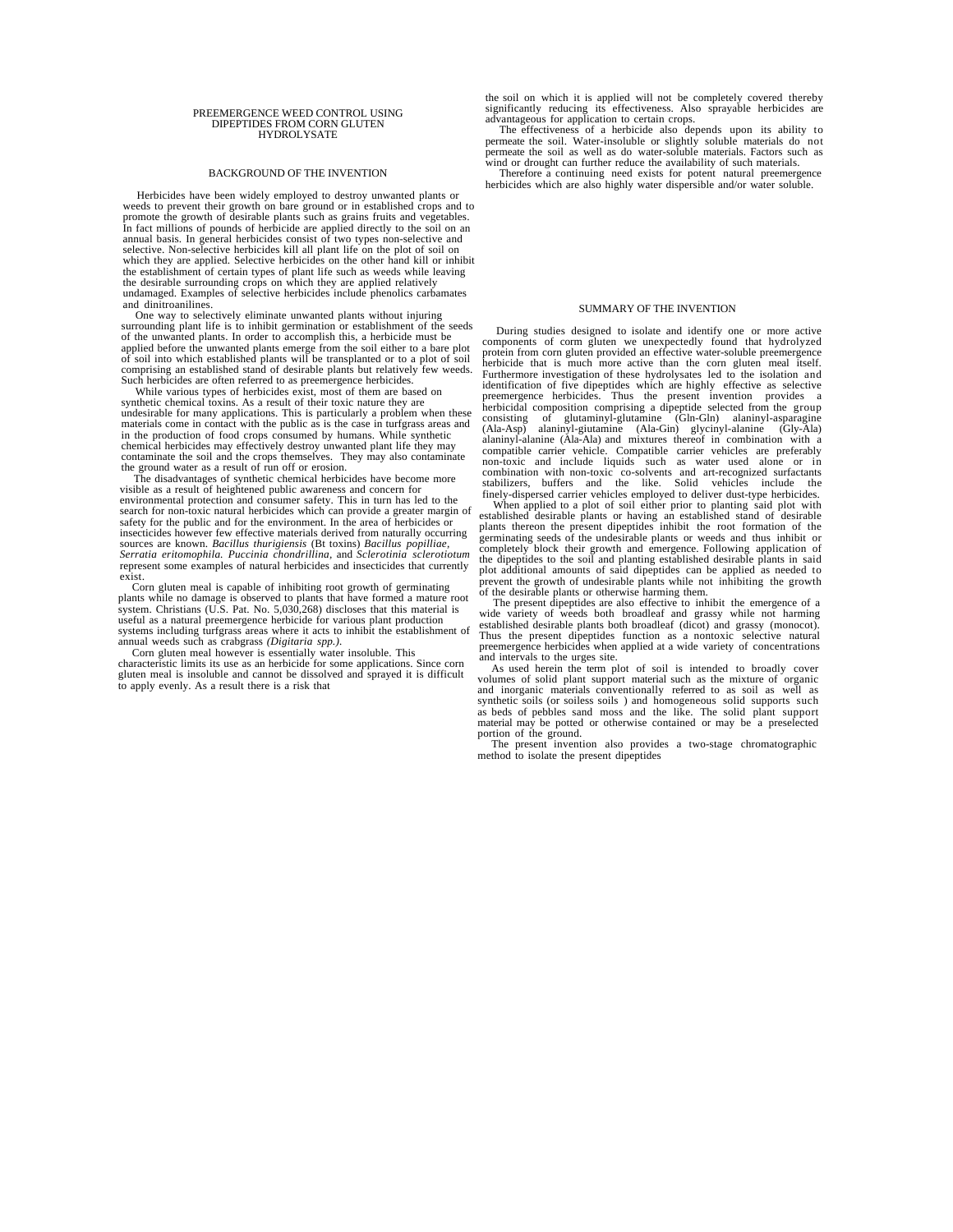which sequentially applies gel filtration and reverse phase HPLC to an<br>aqueous solution of plant protein hydrolysate i.e. corn gluten<br>hydrolysate. The stationary phase for gel filtration preferably has an<br>exclusion limit o dextran beads such as the Sephadex resins available from Sigma Chem. Co.

preferably at 160° C. for 3-4 minutes. The cooked slurry is then adjusted to about pH 4 to 5 cooled to  $140^\circ$  F and optionally a saccharifytng amylase (glucoamylase) is added (0.01 to 0.1% DB) and the slurry maintained at

140° F. for 8-16 hours preferably about 12 hours. The slurry is then filtered and washed and the filtrate and washings discarded. The filter cake is reslurried in water to 5 to 20% solids (preferably about 7-10%)

and

adjusted to pH 7.5 to 9 with  $Ca(OH)$ <sub>2</sub>. An alkaline pro-

The present dipeptides are identified using conventional three-letter amino acid abbreviations and are read from the amino terminus (left) to the carboxy terminus (right).

### DETAILED DESCRIPTION OF THE INVENTION

The five dipeptides isolated from corn gluten meal HYDROLYSATE that<br>have been demonstrated to inhibit root growth of plants at the time of<br>germination are glutaminyl-glutamine (Gln-Gln) alaninyl-asparagine<br>(Ala-Asp) alarin

Corn gluten meal is commercially available as a byproduct of corn milling. It is made by drying the liquid gluten stream separated from corn during corn wet milling processing. In the wet milling process of corn, the following fractions are obtained: corn starch, corn oil, defatted corn germ,<br>corn hulls, corn steep liquor, and corn gluten (the protein fraction). Corn<br>gluten is typically separated from the starch stream by centrifugatio yield a thick yellow slurry of corn gluten containing 15 to 20% solids. an in vitro assay. The active fractions were futher purified by reverse phase<br>Conventionally corn gluten is filtered and dried to produce solid corn h quite insoluble in water and is typically composed of the materials listed in Table 1 below.

 tease is then added (0.1% to 1% DB) and the slurry is maintained at 50 to 60 C for 2 to 6 hours or until the pH remains constant. The slurry is then adjusted to pH 6.0 to 6.8 (preferably pH 6.2) the precipitated Ca<sub>3</sub>( $PO_4$ )<sub>2</sub> and any insoluble residue is removed by filtration.

The clear filtrate is then dried in an appropriate manner (i.e. spray drying drum drying etc.) to yield a dry solid product having greater than about 80-90% protein (Kjeldahl nitrogen X 6.25) and which is essentially

A water-soluble at a concentration of 10% by weight.

The The present dipeptides were isolated by subjecting aqueous solutions of corn gluten hydrolysate to column chromatography (gel filtration).

Herbicidal fractions in the eluate were identified by their ability to inhibit the germination of seeds such as seeds of grassy weeds in

tent peptides were sequenced to identify the peptidyl components. The bioactive dipeptides identified can be readily synthesized by methods known to the art. Peptides Ala-Ala Ala-Asn Ala-Gln and Gly-Ala are available from

; Gln-Gln is available from Bachem Bioscience Inc.

In use one or more of the present dipeptides are combined with an effective amount of a carrier vehicle i.e. at about 0.25-25 wt-% of the vehicle and applied to the target soil plot/crop by conventional means vehicle and applied to the target soil plot/crop by conventional means<br>such as spraying watering spreading dusting and the like. Suitable<br>vehicles include water or water-alcohol mixtures optionally in<br>combination with mino solubilization aids stabilizers buffers and the like. Solid carrier vehicles include

those commonly employed to apply herbicides to target areas such as ground corn cobs clay and the like.

Preferred application rates for the herbicidal dipeptide or dipeptide<br>mixtures at about 0.003-5 g/dm<sup>3</sup> preferably about 0.25-3.0 g/dm<sup>2</sup> of soil<br>per application. The herbicidal composition can be simply surface applied or it can be mixed into the upper layer of the soil following application. The present dipeptides can also be used to augment herbicidal activity of gluten meal or plant protein hydrolysate.

It is believed that the present dipeptides will be effective to prevent the emergence of a wide variety of undesirable plants including broadleaf weeds such as smartweed, velvetleaf, redroot, pigweed, lambsquarters, latchweed, bedstraw, black medic, buckhorn plantain, annual purslane black and nightshade; and grassy weeds such as crabgrass, annual bluegrass, creeping bentgrass, barnyard grass, orchard grass, woolly cupgrass, foxtails, shattercane, Kentucky bluegrass, Bermuda grass, perennial ryegrass, and tall fescue. Thus the dipeptides can be used as preemergence herbicides for application to established plots of desirable plants including both monocotyledonous plants and dicotyledonous plants. Monocotyledonous crops include the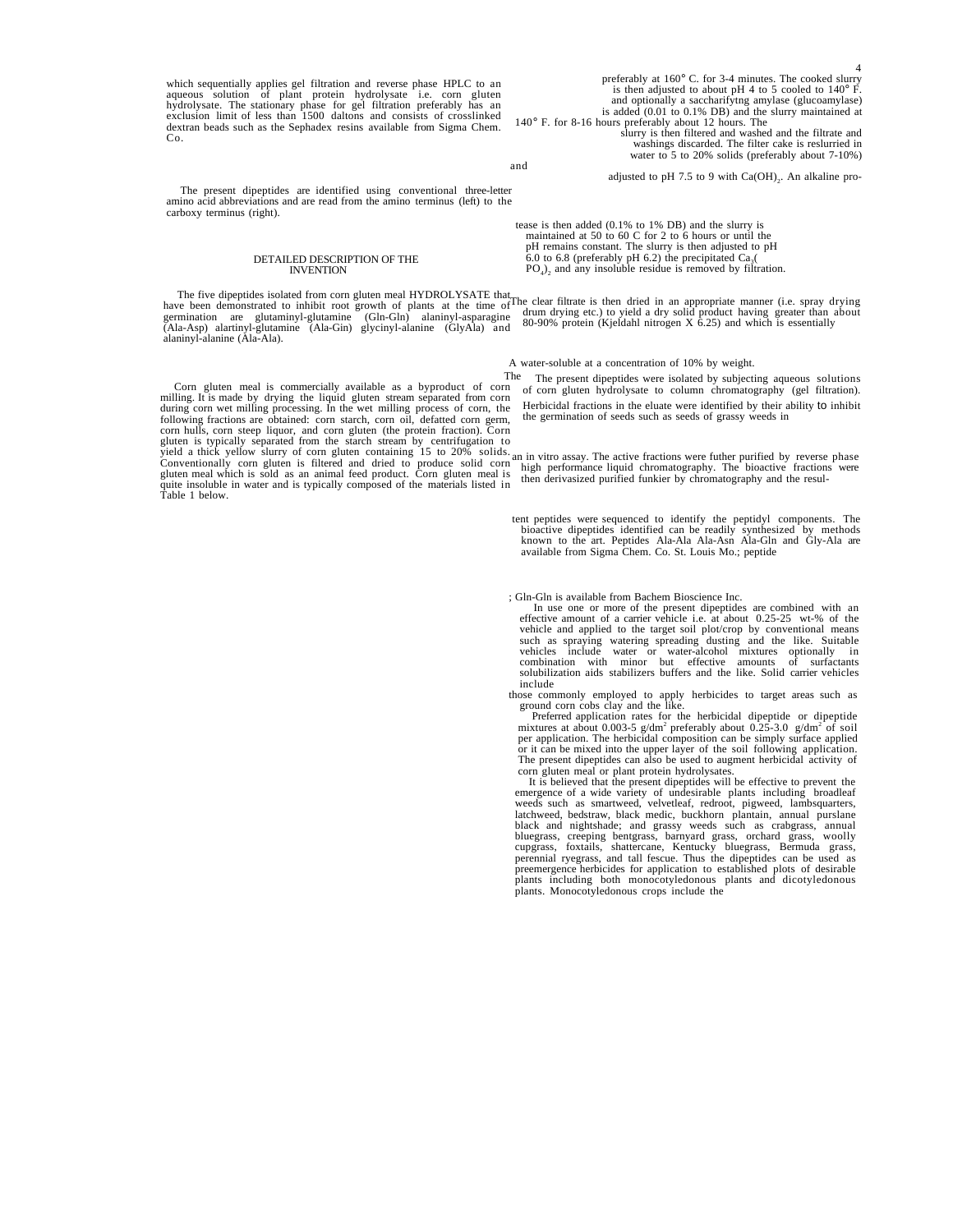grains; corn, sorghum, rice, oats, wheat, flax. rye, millet and the like. Dicotyledonous crops include fruits, fibers, herbs, vegetables, and legumes, including berry plants such as strawberries, blueberries and raspberries, soybeans, potatoes, spinach, cauliflower, tomatoes, tobacco, beans, beets, cotton, peas, squash, melons, canola, ornamental flowers and foliage and the like.

The application will be futher described by reference to the following detailed examples.

## EXAMPLE I

Prior to filtration, liquid corn gluten was adjusted to about 14% solids with water and to pH 6.5 with dilute sodium hydroxide to yield 500 ml of the pH-adjusted gluten. Next, 0.07 m] THERMOLASE enzyme (an amylase available from Enzyme Development Corporation, New York, N.Y.) was added. The slurry was jet cooked while adding steam, at 160. C. for 3 -4 minutes. To ensure complete liquification of the starch, 0.5 ml of CANALPHA 600 (an amylase from Biocon U.S., Inc., Lexington, Ky.) was added and the slurry held at 80° C. for one hour. The cooked gluten slurry was then cooled to 60° C., and its pH was adjusted to 4.6 with dilute hydrochloric acid. Another enzyme, 0.2 ml of ZYMETEC 200, (a glucoamylase manufactured by Enzvme Technology, Inc., Ashland, Ohio) was added to the slurry and the slurry maintained at 60° C. for 1 3 hours.

The slurry was filtered through diatomaceous earth and the filter cake was washed with water. The filtrate and washings were discarded, the wet filter cake reslurried in water to about 12% solids and adjusted to pH 8.5 with Ca(OH)<sub>2</sub>. Then, 0.2 ml of the protease enzyme, ALCALASE 2.4L<br>(NOVO Laboratories, Danbury, Conn. was added while maintaining the<br>reaction mixture at pH 8.5, 55° C. for 5 to 8 hours (or until such time that the pH remained constant). Afterwards, dilute phosphoric acid was aded to adjust the pH to 6.5 to precipitate the calcium ion as calcium<br>phosphate. The resulting suspension was then heated to 85° C. for 20 minutes to inactivate the enzyme. The solution was filtered and the cake washed with water, followed by combining the washings with the filtrate. The filter cake was discarded.

The clear, brown filtrate of corn gluten hydrolysate can be spray dried as is, or reduced by evaporation and then spray dried. The resulting dry product, corn gluten meal hydrolysate has the properties listed in Table II below.

| TABLE II |  |  |
|----------|--|--|
|          |  |  |

| Appearance                | Cream-tan powder    |
|---------------------------|---------------------|
| Dry substance, %          | > 90                |
| Solids recovery           | > 50                |
| Protein, % DB (%          | > 90                |
| Kjeldahl nitrogen × 6.25) |                     |
| pH (as 5% solution)       | >6.5                |
| Water solubility (as 10%  | soluble with slight |
| w/v solution)             | haze                |
| Ash. % DB                 | €5                  |
| Odor                      | characteristic odor |

#### EXAMPLE 2

Corn gluten hydrolysate was prepared by a simplified procedure which also yields a water-soluble form of corn gluten of lower protein content.

As in Example 1, the liquid corn gluten is reconstituted in water, this time to about 10% solids. The slurry (500 ml) was then adjusted to pH<br>8.5 with a 10% slurry of calcium hydroxide. The protease enzyme, ALCA

LASE 2.4L (1.0% dry basis) was added and the solution stirred at 60 C for 5 to 8 hours. or until such time that the pH remained constant at 8.5. The material was then processed exactly as described

in Example 1, to yield a corn gluten hydrolysate which has the properties shown in Table III, below:

- - - - - - -

| 1 ABLE III                |                     |  |  |  |
|---------------------------|---------------------|--|--|--|
| Appearance                | cream-tan powder    |  |  |  |
| Dry substance, %          | > 90                |  |  |  |
| Solids recovery           | >50                 |  |  |  |
| Protein, % DB (%          | >70                 |  |  |  |
| Kjeldahl nitrogen × 6.25) |                     |  |  |  |
| ъH                        | 65                  |  |  |  |
| Water solubility (10%     | soluble             |  |  |  |
| (solution                 |                     |  |  |  |
| Ash. S: DB                | 5                   |  |  |  |
| Odar                      | characteristic odor |  |  |  |

10

## EXAMPLE 3

The procedure of Example 2 was further simplified to yield a solubilized form of corn gluten of somewhat lower protein content by simply following the steps of Example 2, with the exception that the final filtration step was not carried out. After adjustment to a pH of 6.5 with phosphoric acid, the slurry was freeze-dried. The properties of the resulting product are shown on Table IV below:

**TABLE IV** 

|    | ---------                   |                  |  |
|----|-----------------------------|------------------|--|
| ю  | Appearance                  | Cream-tan powder |  |
|    | Dry substance, %            | > 90             |  |
|    | Solids Recovery %           | 5.95             |  |
|    | Protein, % DB (%            | > 50             |  |
|    | Kjeldahl nitrogen × 6.25)   |                  |  |
|    | Water solubility (10% soln) | >50% of solids   |  |
| 15 | вH                          | 6.5              |  |

# EXAMPLE 4

 The bioactive dipeptides were isolated and characterized employing the following procedures.

(1) Column Chromatography: an aqueous solution of the corn gluten hydrolysate of Example I (10% solids) was loaded on a Sephadex G-15 resin (Pharmacia) gel filtration column (28 X 998 mm)(cross-linked dextran, exclusion limit < 1,500 daltons). Bioactive fractions of the eluate were identified with bioassays, then pooled and subjected to futher<br>purification steps. The bioassays were conducted in petri dishes using 10<br>perennial ryegrass *(Lolium* perenne) seeds placed on I layer of Whatman # I filter paper of 38.5 cm<sup>2</sup> in area. The dishes were sealed with parafilm and placed in a controlled environmental chamber. The light intensity in the growth chamber was 70 µmol m<sup>2</sup> s<sup>-1</sup> × at 25<sup>o</sup> C./15<sup>o</sup> C day/night conducted with seven replications for each eluate fraction.

(2) The bioactive fractions identified in step 1 were<br>injected into a high performance liquid chromatograph (}IPLC) equipped<br>with a reverse phase (RP) C18 column (DYNA-MAX, 5p, 10.0X250 mm)<br>using a methanol in water gradi

 isolated and subjected to amino acid analysis and peptide sequencing. (3) Purified samples obtained from step 2 were derivatized with phenylisothiocyanate (PITC) to form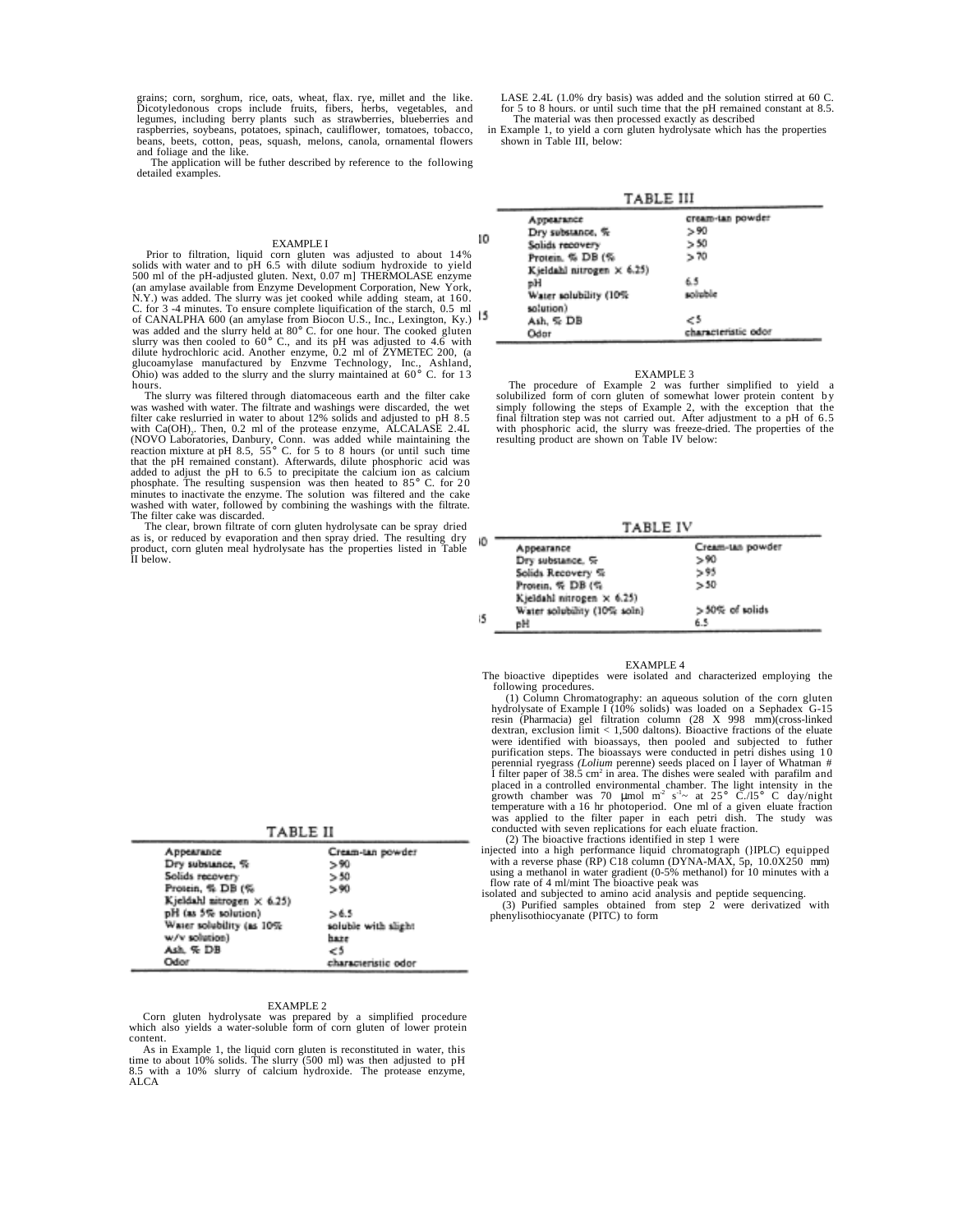phenylthiocarbamyl (PTC) peptides which were resolved using HPLC<br>equipped with a narrow-bore (2.1 X250 mm) C1 8-RP column (VYDAC)<br>using 5% to 45% B in A in 35 min (A=0.1% TFA in H20 b=0.08%<br>trifluoroacetic acid in CH3CN) a

(4) The polypeptides were sequenced on a Biosystem 477A Protein Sequencer with a 120A PTH Amino Acid Analyzer. The isolated bioactive peak was resolved into 5 dipeptides: Gln-Gln Ala-Asn Ala-Gln Gly-Ala and Ala-Ala

# TABLE VI-continued PERCENTAGE (6) OF CREEPING BENTGRASS PLANTS

| Dipeptide<br>(mg/dm <sup>2</sup> ) |             | Ala-Gin |  | Gly-Aia |  |
|------------------------------------|-------------|---------|--|---------|--|
|                                    | <b>Take</b> |         |  | -mm-    |  |
| 1776                               |             |         |  | o       |  |
| 3552                               |             | о       |  | ٥       |  |

The data in Table VI indicate that Ala-Gln and Gly-Ala can completely inhibit the emergence and establishment of creeping bentgrass at concentrations of  $\overline{1.8}$  g/dm<sup>2</sup> and above and are partially effective at much lower concentrations.

# EXAMPLE 5

Four synthetic dipeptides of the same structure as the dipeptides<br>identified from the sample purified from the sigma Chemical Co. St. Louis Mo. The fifth Gln-Gln was<br>obtained from the Sigma Chemical Co. St. Louis Mo. The f obtained from Bachem Bioscience Inc. The activity of each synthetically derived peptide was tested in seven replications on perennial ryegrass using the same bioassay technique described in Example 4 in the presence of increasing amounts of the dipeptides mixed with distilled water (Table V).

TABLE V

|                                   | Root-Inhibiting Activity of the Five Identified<br>Dipeptides on Perennial Ryegrass Seeds<br>Root Length of Perennial Ryegrass Seedlings<br>Expressed as a Percentage of the Control (%).<br>Average of 2 Trials |         |         |             |          |
|-----------------------------------|------------------------------------------------------------------------------------------------------------------------------------------------------------------------------------------------------------------|---------|---------|-------------|----------|
| Dipeptides<br>µg/cm <sup>2+</sup> | Gln-Gln                                                                                                                                                                                                          | Als-Asn | Als-Gin | $G y = A a$ | Ala—Ala  |
|                                   | 100                                                                                                                                                                                                              | 100     | 100     | 100         | 100      |
|                                   | 107                                                                                                                                                                                                              | 101     | 8300    | 95          | $74 + 4$ |
| 13                                | 鈴                                                                                                                                                                                                                | 85      | 70      | 68          | 44       |
| 21                                | 82                                                                                                                                                                                                               | 63      | 49      | 29          | 27       |
| 26                                | 63                                                                                                                                                                                                               | 29      | 41      | 16          |          |
| 31                                | 12                                                                                                                                                                                                               |         |         |             | $1 + 1$  |
| 39                                |                                                                                                                                                                                                                  |         |         |             |          |
| 52                                |                                                                                                                                                                                                                  |         |         |             |          |

\*Each dish contained a Whatman No. 1 filter paper measuring 38.5 cm<sup>2</sup> in area. \*\*Only one trial was performed.

All of the dipeptides except Gln-Gln reduced rooting of the perennial<br>ryegrass at least 50% at the 26 ug/cm<sup>2</sup> rate. There was almost total<br>inhibition of rooting at higher rates. The most effective dipeptides were<br>AlaAsn a

### EXAMPLE 6

In a study designed to verify the bioactivity of the dipeptides on soil Ala-Gln and Gly-Ala were applied to the surface of 56.3 cm<sup>2</sup> plastic pots filled with a Nicollet (fine loamy mixed mesic Aquic Hapludol soil. The two dipeptides were applied at 0 to 3552 mg/dm<sup>2</sup>. Data were collected 21 days after treatment on percentage survival of seedlings and on the mean<br>length of roots in mm. The test species was creeping bentgrass (Agrostis<br>*palustris)*. The results are shown on Table VI below.

| PERCENTAGE (%) OF CREEPING BENTGRASS PLANTS<br>SURVIVING 25 DAYS AFTER TREATMENT, AND | MEAN ROOT LENGTH OF SEEDLINGS (mm) |         |     |              |  |
|---------------------------------------------------------------------------------------|------------------------------------|---------|-----|--------------|--|
| Dipeptide                                                                             |                                    | Als—Gin |     | Giv—Ala      |  |
| $(m_E/dm^2)$                                                                          |                                    |         |     | <b>HIMPH</b> |  |
|                                                                                       | 100                                |         | 100 | 25           |  |
| 89                                                                                    | 100                                | 20      | 105 | 20           |  |
| 178                                                                                   | 40                                 |         | 40  |              |  |
| 355                                                                                   | 30                                 |         | 30  |              |  |
| 710                                                                                   | 25                                 |         | 25  |              |  |
|                                                                                       |                                    |         | 25  |              |  |

All publications patents and patent documents are incorporated by reference herein as though individually incorporated by reference. The invention has been described with reference to various specific and preferred embodiments and techniques. However it should be understood that many variations and modifications may be made while remaining within the spirit and scope of the invention.

# What is claimed is:

1. A method for selectively inhibiting the growth of undesirable plants in a plot of soil comprising applying an amount of a dipeptide selected from the group consisting of Gln-Gln Ala-Asn, Ala-Gln Gly-Ala Ala-Ala and mixtures thereof to the plot of soil prior to the emergence of the undesirable plants wherein said amount is effective to inhibit the growth of the undesirable plants by inhibiting their root development.

2. The method of claim 1 wherein the plot of soil also comprises desirable plants and the dipeptide is applied after the emergence of the desirable plants at a level which does not inhibit the growth of the desirable plants.

3. The method of claim 1 further comprising planting desirable established plants in the plot of soil which desirable plants are not inhibited in their growth by the amount of the dipeptide applied to said plot of soil.

4. The method of claim 3 further comprising applying an additional amount of said dipeptide to said plot of soil so that the emergence of undesirable plants is inhibited while not inhibiting the growth of said desirable plants.

5. The method of claims 1 2 or 3 wherein the dipeptide is applied in combination with a liquid carrier vehicle.

6. The method of claim 5 wherein the dipeptide is applied as an aqueous solution or dispersion.